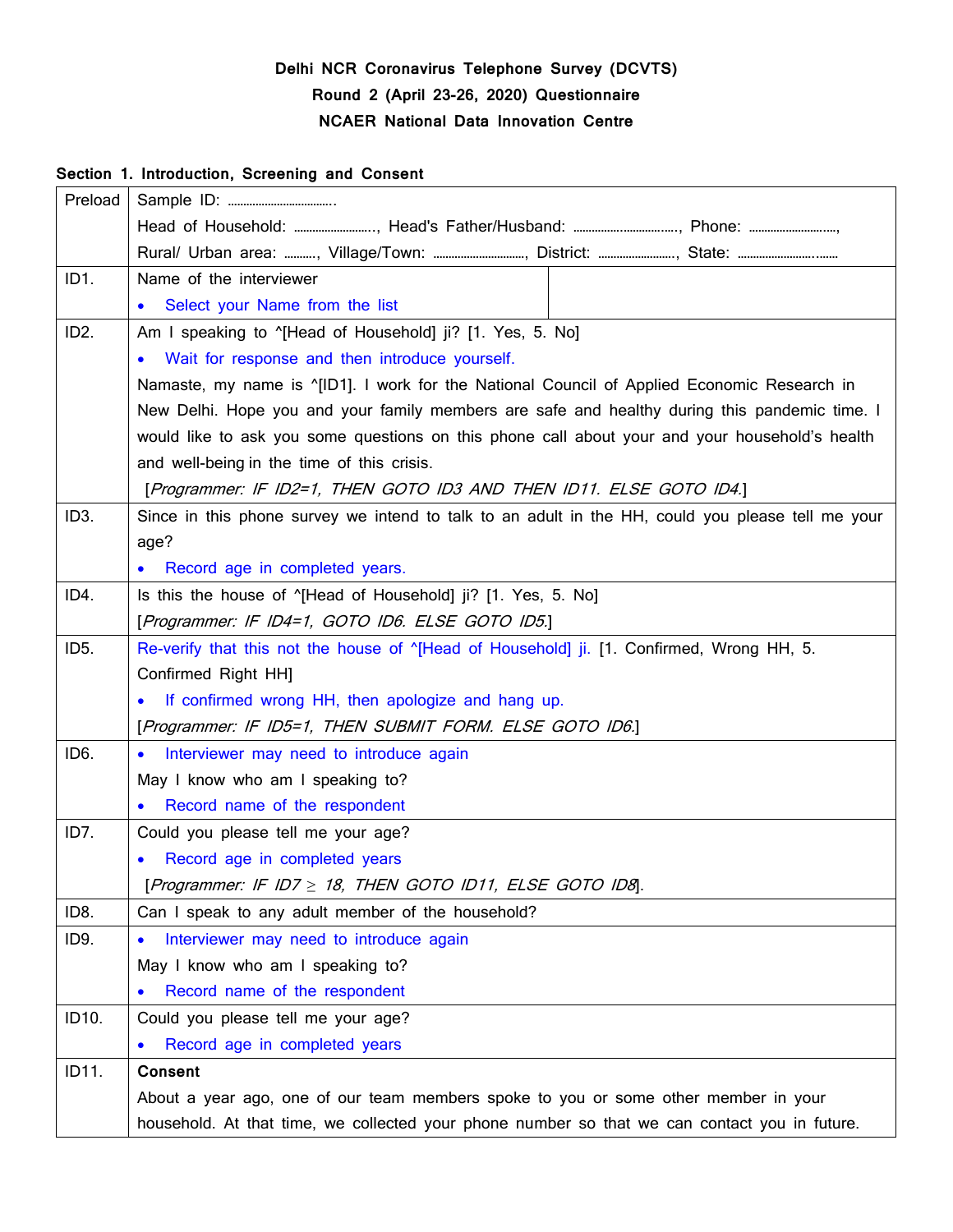| Due to the current Coronavirus related restrictions on movement, we are unable to visit your           |
|--------------------------------------------------------------------------------------------------------|
| household in person. But if you permit, I would like to ask you some questions on this phone call      |
| about your and your household's health and well-being. This will take only about 15 minutes of         |
| your time. The information is collected to understand how people are feeling about the                 |
| Coronavirus outbreak and are coping with it. Your information will be used together with               |
| information collected from many other households in the Delhi NCR to improve the response to           |
| the outbreak. Your specific responses will be kept confidential by NCAER.                              |
| Participation in this brief survey is voluntary. If you choose not to reply to any of the questions in |
| this questionnaire, you are free to do so. Do you have a little time to talk to me now?                |
| 1. Yes                                                                                                 |
| 2. No, call me at a later time (take appointment)                                                      |
| No, refused<br>3.                                                                                      |
|                                                                                                        |

#### **Section 2. Knowledge of Coronavirus**

I am sure you are aware of the Coronavirus pandemic. First, I would like to ask you a few questions on the symptoms of Coronavirus infection and preventive measures.

| SI.No.            | <b>Questions</b>                           | <b>Codes</b>                                  | <b>Skip</b> |
|-------------------|--------------------------------------------|-----------------------------------------------|-------------|
| KN <sub>1</sub> . | What are the symptoms of a                 | 1. Fever                                      | IF DK is    |
|                   | Coronavirus infection?                     | Sneezing<br>2.                                | selected,   |
|                   | DO NOT read out the responses              | 3. Runny nose                                 | no other    |
|                   | Check all that respondent<br>$\bullet$     | 4. Pain in throat/ difficulty or pain during  | options     |
|                   | mentions                                   | swallowing                                    | can be      |
|                   | IF respondent says only one                | loose motion<br>5.                            | selected.   |
|                   | symptom, probe: is there any               | Cough<br>6.                                   |             |
|                   | other symptom that you know                | Difficulty in breathing<br>7.                 |             |
|                   | of?                                        | Common cold<br>8.                             |             |
|                   |                                            | Body/ joint pain<br>9.                        |             |
|                   |                                            | 10. Headache                                  |             |
|                   |                                            | 11. Tiredness                                 |             |
|                   |                                            | 12. Other                                     |             |
|                   |                                            | 13. DK                                        |             |
| <b>KN2.</b>       | How can you protect yourself from          | 1. Using face masks                           | IF DK is    |
|                   | the Coronavirus? Tell me about the         | 2. Frequent hand washing with soap/ use of    | selected,   |
|                   | ways you can protect yourself.             | hand sanitizers                               | no other    |
|                   | DO NOT read out the responses              | 3. Covering nose and mouth with tissue/       | options     |
|                   | Check all that the respondent<br>$\bullet$ | handkerchief/ flexed elbow while coughing or  | can be      |
|                   | mentions                                   | sneezing                                      | selected.   |
|                   | IF respondent says only one<br>$\bullet$   | 4. Covering nose and mouth with hands while   |             |
|                   | method, probe: is there any                | coughing or sneezing                          |             |
|                   | other method that you know of?             | 5. Avoiding contact with infected individuals |             |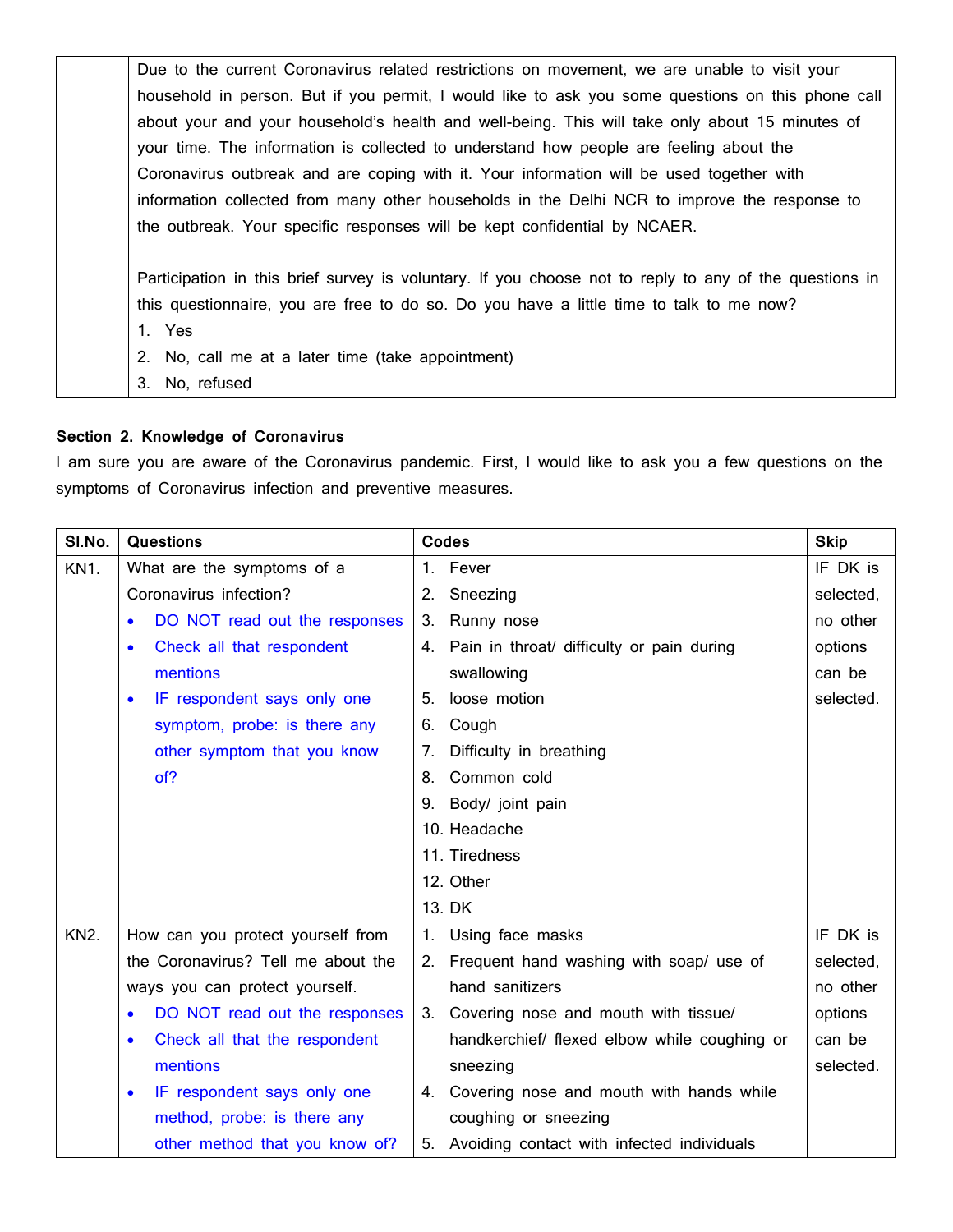|      |                                     |    | 6. Avoiding contact / maintaining distance with  |          |
|------|-------------------------------------|----|--------------------------------------------------|----------|
|      |                                     |    | anyone other than household members              |          |
|      |                                     |    | 7. Avoiding touching your nose, mouth, and       |          |
|      |                                     |    | eyes                                             |          |
|      |                                     |    | 8. Avoiding crowded places like markets, malls,  |          |
|      |                                     |    | cinema halls, public transport                   |          |
|      |                                     |    | 9. Getting tested for the Coronavirus            |          |
|      |                                     |    | 10. Consult doctor/ Taking medicines             |          |
|      |                                     |    | 11. Strictly observing the lockdown announced by |          |
|      |                                     |    | the Government/ stay at home                     |          |
|      |                                     |    | 12. Maintaining cleanliness                      |          |
|      |                                     |    | 13. Drinking hot water or tea                    |          |
|      |                                     |    | 14. Other                                        |          |
|      |                                     |    | 15. DK                                           |          |
| KN3. | Do you live in a locality that has  |    | 1. Yes                                           | IF (2 OR |
|      | been identified as a Coronavirus    |    | 2. No                                            | 4), GO   |
|      | hotspot or containment zone?        |    | 3. No, but the locality is within a buffer zone  | TO Next  |
|      | • Containment zone or hotspot is    |    | 4. DK                                            | section  |
|      | an area where movement in and       |    |                                                  | (AP1)    |
|      | out of the area has been            |    |                                                  |          |
|      | completely sealed by police.        |    |                                                  |          |
| KN4. | From where did you come to know     |    | 1. Newspapers/ TV/ Radio                         |          |
|      | that your locality is a Coronavirus |    | 2. Public service announcement                   |          |
|      | hotspot or containment zone or a    | 3. | Information received from RWA                    |          |
|      | buffer zone?                        |    | 4. Family members/ Neighbors/ Friends/           |          |
|      | DO NOT read out the responses       |    | Relatives                                        |          |
|      | Check all that the respondent       | 5. | Police officials                                 |          |
|      | mentions                            |    | 6. Volunteers/ Social workers                    |          |
|      |                                     |    | 7. Health workers or other Govt. workers         |          |
|      |                                     |    | (ASHA, AWW etc.)                                 |          |
|      |                                     |    | 8. Information received from elected             |          |
|      |                                     |    | representatives like Pradhan/ Sarpanch or        |          |
|      |                                     |    | Ward member                                      |          |
|      |                                     |    | 9. Security guard or chowkidar of the locality   |          |
|      |                                     |    | 10. Other                                        |          |

## **Section 3. Attitude and perception**

Now I would like to ask a few questions about your perception about the severity of the Coronavirus outbreak.

| <u>.</u><br>N0<br><u></u> | . | . |
|---------------------------|---|---|
|---------------------------|---|---|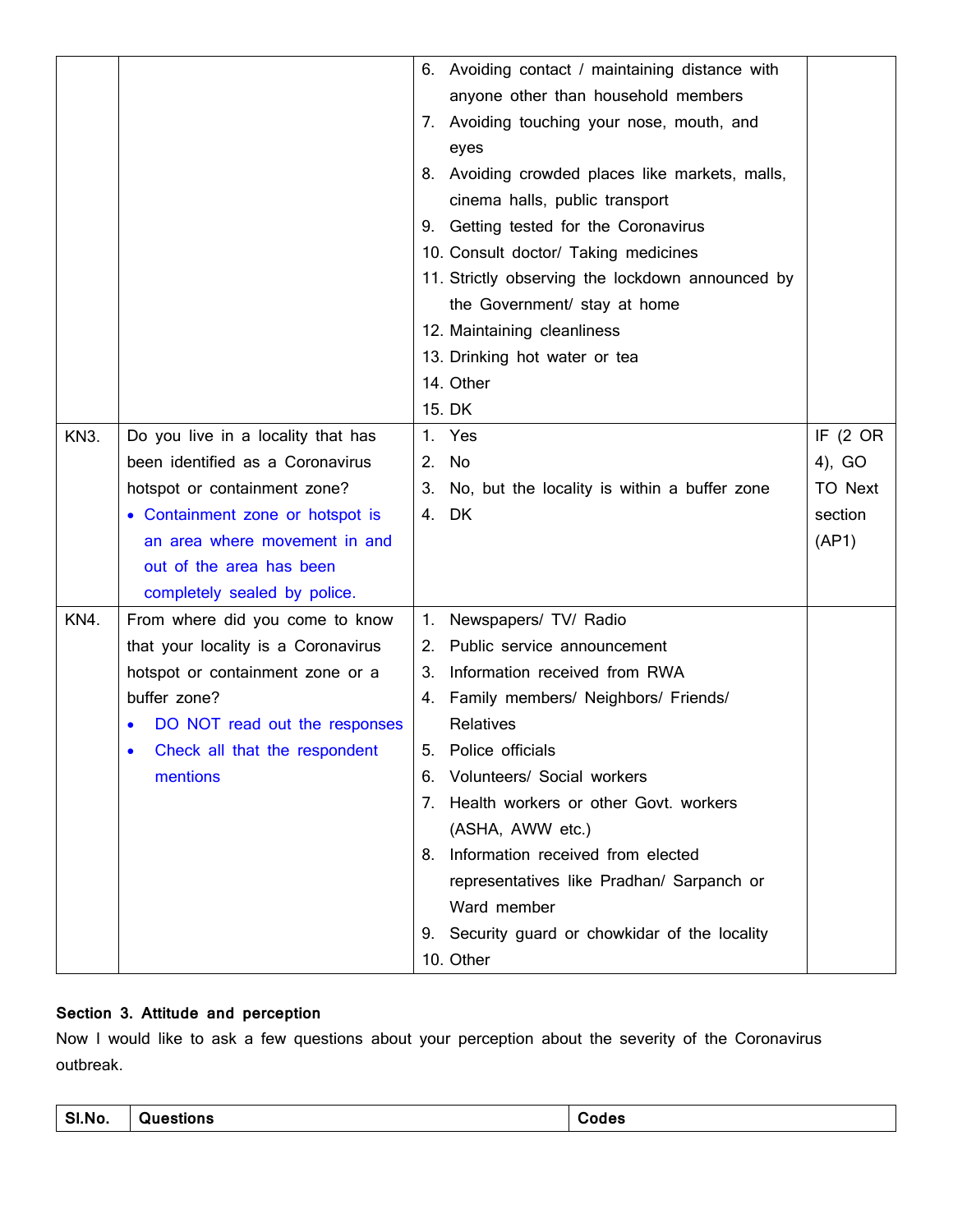| AP1. | According to you, what is the chance that you and               | 1. High chance                                |
|------|-----------------------------------------------------------------|-----------------------------------------------|
|      | your household members will get infected with the               | 2. Moderate chance                            |
|      | Coronavirus?                                                    | 3. Low chance                                 |
|      |                                                                 | 4. No chance                                  |
|      |                                                                 | 5. DK                                         |
| AP2. | In order to limit the spread of the Coronavirus, if the         | Strongly support<br>1.                        |
|      | lockdown is further extended after 3rd May for another          | Support<br>2.                                 |
|      | two weeks, would you support or oppose it?                      | Neutral<br>3.                                 |
|      | Try to get a response between the first five options            | Oppose<br>4.                                  |
|      | If the respondent says support or oppose, probe to<br>$\bullet$ | Strongly oppose<br>ს.                         |
|      | measure the level of support or opposition                      | Cannot say now, depends on the<br>6.          |
|      |                                                                 | situation                                     |
| AP3. | If the lockdown is lifted after 3rd May, what are the           | Going to work place<br>1.                     |
|      | activities that you and members of your household               | 2. Going to schools, collages, coaching       |
|      | would like to resume immediately?                               | centres for learning                          |
|      | Read out the responses one by one<br>$\bullet$                  | 3. Going to ATM, bank or post office          |
|      | Record all that applies<br>$\bullet$                            | ATM,                                          |
|      | For households engaged in cultivation, work place               | Going to market or kirana shop<br>4.          |
|      | includes agricultural field, mandi etc.                         | Going to health facilities<br>5.              |
|      |                                                                 | Going to religious places like temple,<br>6.  |
|      |                                                                 | mosque, gurudwara, church etc.                |
|      |                                                                 | Visiting family, friends, and relatives<br>7. |
|      |                                                                 | Attending marriages, birthdays, and<br>8.     |
|      | [Programmer: IF 10 is selected no other option can be           | other social functions                        |
|      | selected                                                        | 9. Physical exercise such as going to         |
|      |                                                                 | Gym, jogging, Morning walk etc.               |
|      |                                                                 | 10. Will not start any activity immediately   |

### **Section 4. Social distancing**

It is not easy to practice social distancing. I would like to ask a few questions about your practices regarding social distancing in current times.

| SI.No.          | Questions                                                                                                                                                                                                                                                                                                        | Codes                                                                 | <b>Skip</b> |
|-----------------|------------------------------------------------------------------------------------------------------------------------------------------------------------------------------------------------------------------------------------------------------------------------------------------------------------------|-----------------------------------------------------------------------|-------------|
| PR <sub>1</sub> | How many people currently reside in your house?                                                                                                                                                                                                                                                                  | Numbers                                                               |             |
| <b>PR2.</b>     | Please think about the people you were in contact with<br>yesterday from when you woke up in the morning till<br>when you slept. A contact is defined as:<br>a two-way conversation in the physical<br>$\bullet$<br>presence of another person or<br>a physical presence of another person within 6<br>$\bullet$ | Introductory text for<br>measuring contacts. No<br>response required. |             |
|                 | feet or                                                                                                                                                                                                                                                                                                          |                                                                       |             |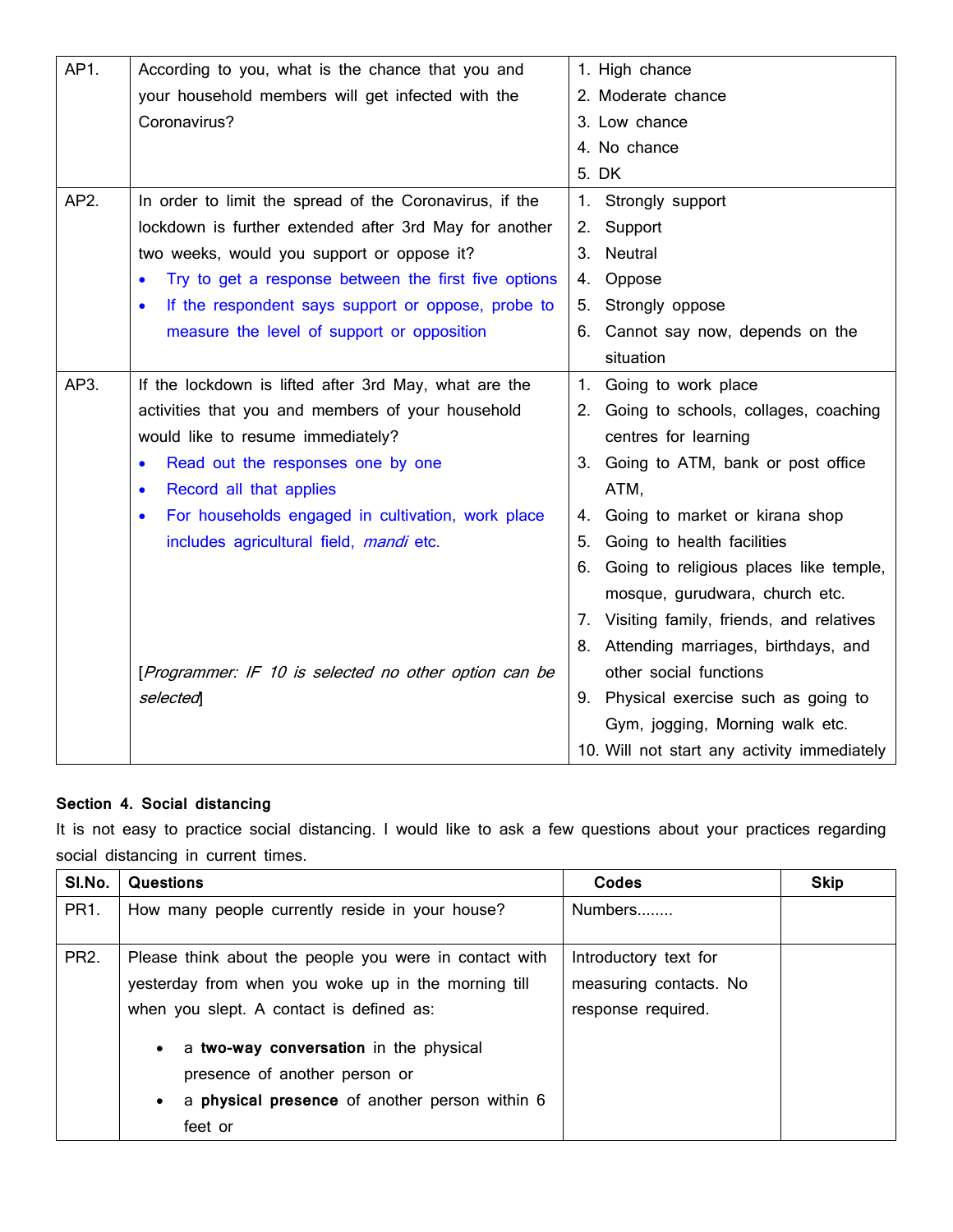|                   | direct contact (for example hand holding,<br>$\bullet$  |                                             |                     |
|-------------------|---------------------------------------------------------|---------------------------------------------|---------------------|
|                   | sharing a motorcycle or bicycle ride, or holding        |                                             |                     |
|                   | a baby).                                                |                                             |                     |
| PR <sub>3</sub> . | How many <i>household members</i> did you come contact  | Numbers                                     |                     |
|                   | with yesterday within your house? This only includes    |                                             |                     |
|                   | people currently residing in your house.                |                                             |                     |
|                   |                                                         |                                             |                     |
|                   | Remind respondent not to include himself/herself<br>٠   |                                             |                     |
|                   | Probe if a small number of people reported<br>$\bullet$ |                                             |                     |
|                   | compared to the number of people residing in the        |                                             |                     |
|                   | house (^PR1)                                            |                                             |                     |
| PR4.              | How many visitors did you come contact with yesterday   | Numbers                                     |                     |
|                   | within your house? This includes neighbors, relatives,  |                                             |                     |
|                   | milkman, cleaning person, cook, etc.                    |                                             |                     |
|                   | If no visitors came in contact, record [0].             |                                             |                     |
|                   |                                                         |                                             |                     |
| <b>PR5.</b>       | Besides the members residing in your house, how         | Numbers                                     | IF PR5<10,          |
|                   | many people did you come contact with yesterday         |                                             | GOTO PR7            |
|                   | outside your house?                                     |                                             |                     |
|                   | Probe: Please think through your day from morning       |                                             |                     |
|                   | to night. Did you miss out any people you               |                                             |                     |
|                   | contacted yesterday outside your house?                 |                                             |                     |
|                   | If no visitors came in contact, record [0].<br>٠        |                                             |                     |
| PR6.              | Can you tell me the circumstances in which you had a    | Open ended text box                         |                     |
|                   | contact with these people?                              |                                             |                     |
| PR7.              | Apart from you, is there anyone else from your          | 1. Yes                                      | IF NO or            |
|                   | household who went out yesterday?                       | 5. No                                       | DK GOTO             |
|                   |                                                         | DK                                          | <b>Next Section</b> |
|                   |                                                         |                                             | (IM1)               |
| PR8.              | What are the reasons for which any member from your     | 1.<br>Went to work place                    |                     |
|                   | household went out yesterday?                           | Went to ATM, bank or post office<br>2.      |                     |
|                   |                                                         | 3.<br>Went to market or kirana shop         |                     |
|                   | Read out the responses one by one                       | Went to fetch water or firewood<br>4.       |                     |
|                   | Record all that applies<br>$\bullet$                    | 5.<br>Went to health facilities             |                     |
|                   |                                                         | Went to religious places like temple,<br>6. |                     |
|                   |                                                         | mosque, gurudwara, church etc.              |                     |
|                   |                                                         | 7. Visiting family, friends, and relatives  |                     |
| PR9.              |                                                         | Other<br>8.<br>1. Yes                       |                     |
|                   | Did they come in contact with 10 or more people in      |                                             |                     |
|                   | any of these locations?                                 | 5. No                                       |                     |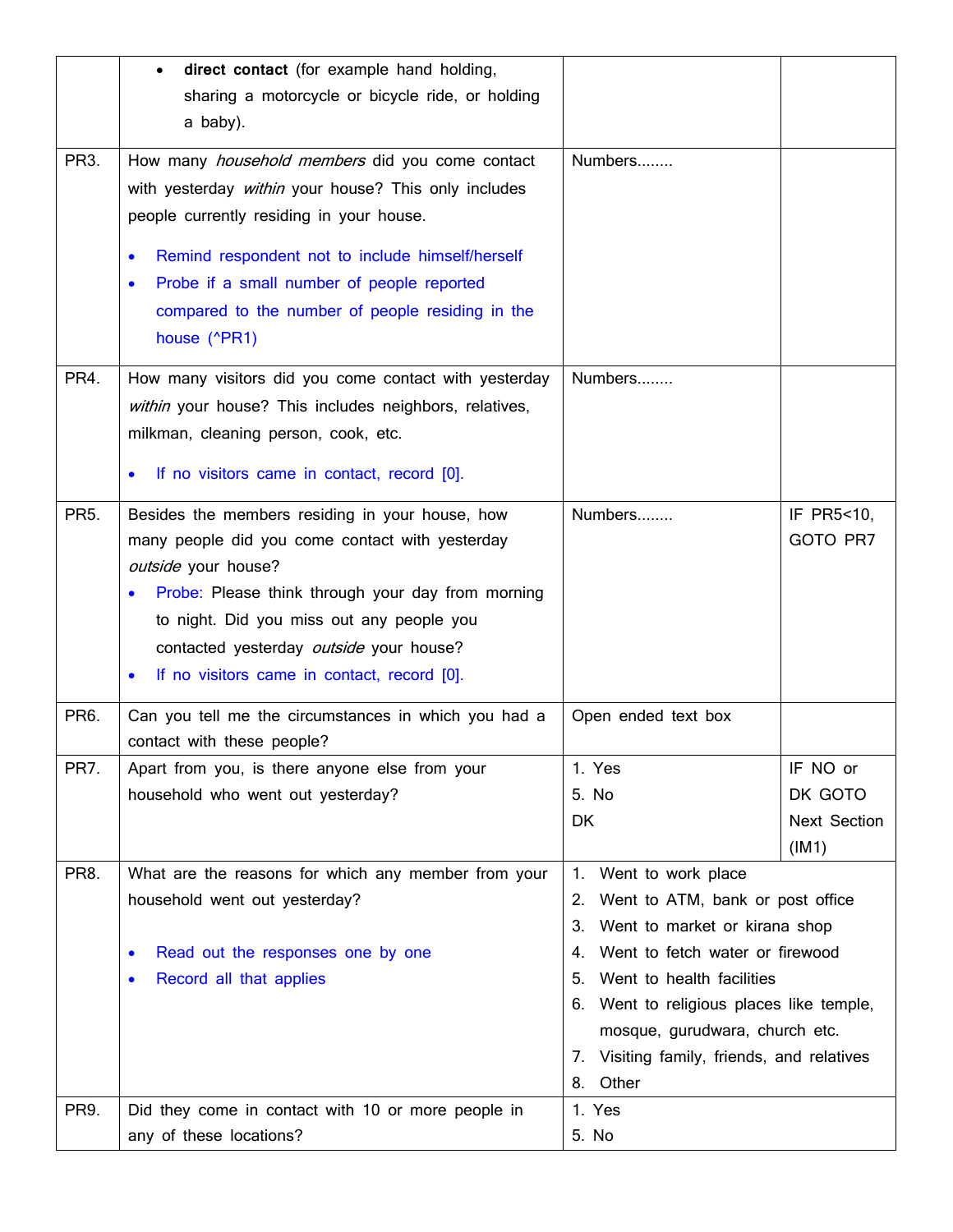| DК |
|----|
|----|

### **Section 5. Impact**

Now I would like to ask you a few questions about how your household has been impacted in the last two weeks due to the Coronavirus outbreak.

| SI.No. | <b>Questions</b>                               | Codes                                         | <b>Skip</b>     |
|--------|------------------------------------------------|-----------------------------------------------|-----------------|
| IM1.   | Did Coronavirus outbreak reduce the income     | 1. Very much                                  |                 |
|        | or wages of your household in the last two     | 2. Somewhat                                   |                 |
|        | weeks?                                         | 3. Not at all                                 |                 |
|        |                                                |                                               |                 |
| IM2.   | In the last two weeks, what activities did you | Going to work place<br>1.                     |                 |
|        | and members of your household have             | Going to ATM, bank or post office<br>2.       |                 |
|        | curtailed?                                     | 3.<br>Going to market or kirana shop          |                 |
|        | Read out the responses one by one              | Going to health facilities when<br>4.         |                 |
|        | Record all that applies                        | there was a need related to                   |                 |
|        |                                                | medical condition other than                  |                 |
|        |                                                | Coronavirus infection                         |                 |
|        |                                                | Going to religious places<br>5.               |                 |
|        | [Programmer: IF 8 is selected no other option  | Visiting family, friends, and relatives<br>6. |                 |
|        | can be selected                                | Attending marriages, birthdays, and<br>7.     |                 |
|        |                                                | other social functions                        |                 |
|        |                                                | Did not curtail any activity<br>8.            |                 |
| IM3.   | In the last two weeks, was the kirana shop in  | 1. Yes                                        |                 |
|        | your neighbourhood open for at least 4 hours   | 5. No                                         |                 |
|        | in a day for most days?                        | DK                                            |                 |
|        |                                                |                                               |                 |
| IM4.   | Anytime in the last two weeks, did your        | 1. Yes                                        | IF IM4=5        |
|        | household experience any shortages of food     | 5. No                                         | <b>GOTO</b>     |
|        | items, cooking fuel or medicines?              |                                               | IM <sub>6</sub> |
|        | Consider shortages because of lack of          |                                               |                 |
|        | supply in the market                           |                                               |                 |
| IM5.   | In the last two weeks, which were the items    | Grains (Rice, wheat etc.)                     |                 |
|        | that you or members of your household          | Pulses<br>2.                                  |                 |
|        | wanted to buy but could not buy because of     | 3. Vegetables and fruits                      |                 |
|        | short supply?                                  | Milk and milk products<br>4.                  |                 |
|        | Read out the responses one by one              | Egg, meat, fish<br>5.                         |                 |
|        | Record all that applies                        | Cooking fuel<br>6.                            |                 |
|        |                                                | Medicine<br>7.                                |                 |
|        |                                                | Other<br>8.                                   |                 |
| IM6.   | In the last two weeks, did you or members of   | Grains (Rice, wheat etc.)<br>1.               |                 |
|        | your household experience any increase in      | 2. Pulses                                     |                 |
|        | prices for the following items?                | Vegetables and fruits<br>3.                   |                 |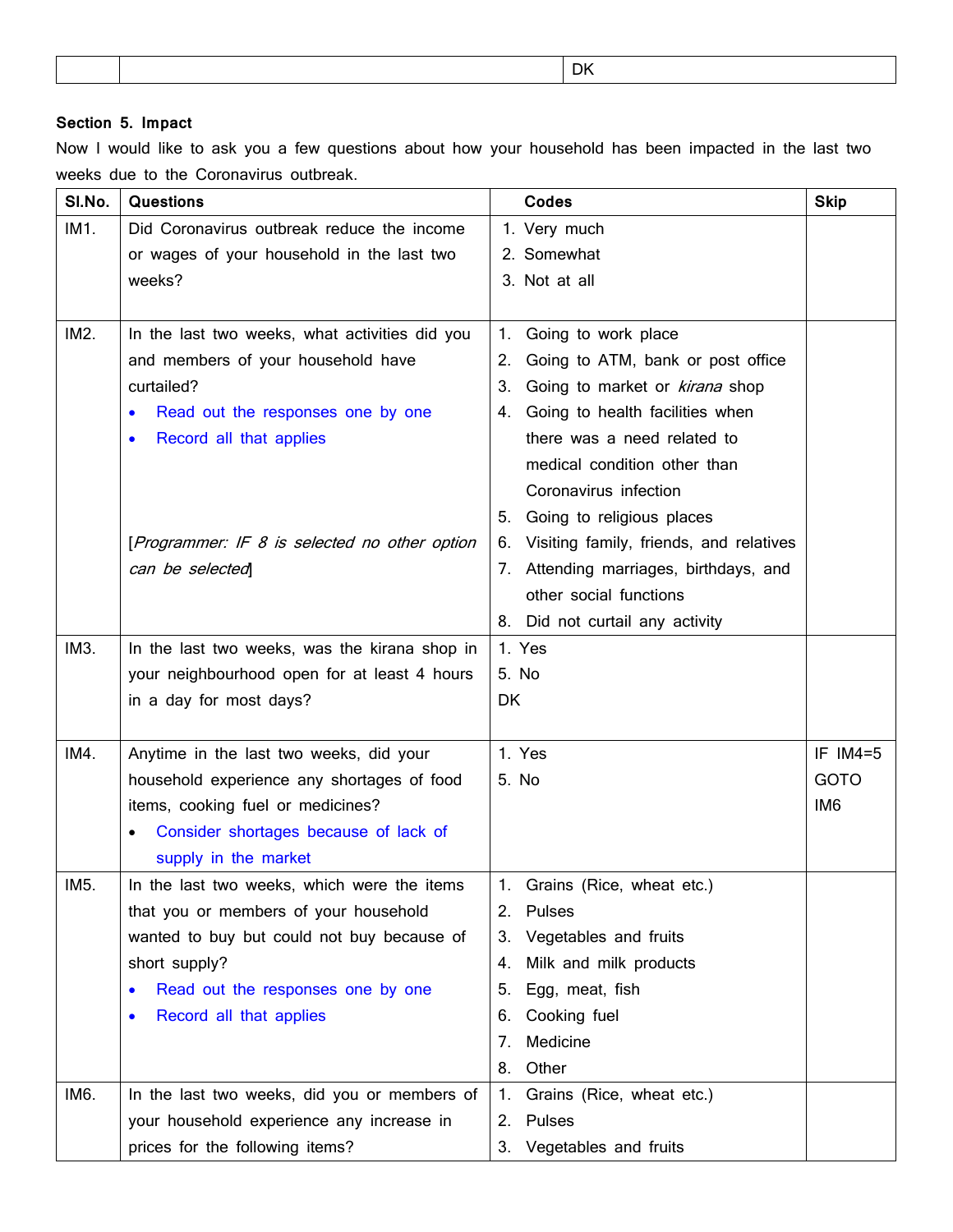|      | Read out the responses one by one<br>$\bullet$ | 4. Milk and milk products                   |
|------|------------------------------------------------|---------------------------------------------|
|      | Record all that applies<br>$\bullet$           | Egg, meat, fish<br>5.                       |
|      |                                                | Cooking fuel<br>6.                          |
|      |                                                | $7_{\scriptscriptstyle{\sim}}$<br>Medicines |
|      | [Programmer: IF 8 is selected no other option  | Did not experience increase in<br>8.        |
|      | can be selected                                | prices in any of the above items            |
| IM7. | In the last two weeks, did you or members of   | No difficulty<br>1.                         |
|      | your household face any difficulty while       | 2. Some difficulty                          |
|      | accessing cash from bank or ATMs?              | Lot of difficulty<br>З.                     |
|      |                                                | 4. Could not withdraw cash                  |
|      |                                                | Did not try to withdraw cash from<br>5.     |
|      |                                                | bank/ ATM                                   |
| IM8. | These days everybody is stuck in the house.    | Increased fights<br>1.                      |
|      | In some households it may lead to increased    | Decreased fights<br>2.                      |
|      | fights among adult members. In your            | No change<br>3.                             |
|      | household, has there been an increase or       | Can't say<br>4.                             |
|      | decrease or no change in such incidents        | 5. Single-member household                  |
|      | compared to the life before lockdown?          |                                             |

#### **Section 5a. Sources of Income**

Now I would like to ask a few questions to know whether your household income from different sources has been affected by lockdown.

| IM9.  | Is your household engaged in cultivation?      | 1. Yes                                     | IF NO,      |
|-------|------------------------------------------------|--------------------------------------------|-------------|
|       | Cultivation can be in own land or leased       | 5. No.                                     | <b>GOTO</b> |
|       | in land                                        |                                            | <b>IM13</b> |
|       | Record NO, if did not cultivate in the         |                                            |             |
|       | current Rabi season                            |                                            |             |
| IM10. | Did you face any difficulty in harvesting due  | No difficulty<br>1.                        | IF 4,       |
|       | to labour shortage?                            | Some difficult<br>2 <sub>1</sub>           | <b>GOTO</b> |
|       |                                                | Lot of difficulty<br>3.                    | <b>IM13</b> |
|       |                                                | Crop is not yet ready for harvesting<br>4. |             |
| IM11. | Since the beginning of lockdown, have you      | No difficulty<br>$\mathbf{1}$ .            |             |
|       | found it difficult to get your produce to the  | Some difficulty<br>2.                      |             |
|       | market/ Mandi?                                 | Lot of difficulty<br>3.                    |             |
|       | Consider transport and selling related         | Did not try to get produce to Mandi<br>4.  |             |
|       | difficulties only                              |                                            |             |
| IM12. | Has the lockdown affected the selling price of | Got lower price than usual<br>1.           |             |
|       | your agricultural produce?                     | Got higher price than usual<br>2.          |             |
|       |                                                | Got the usual price<br>3.                  |             |
|       |                                                | Could not sell produce<br>4.               |             |
|       |                                                | Did not sell produce<br>5.                 |             |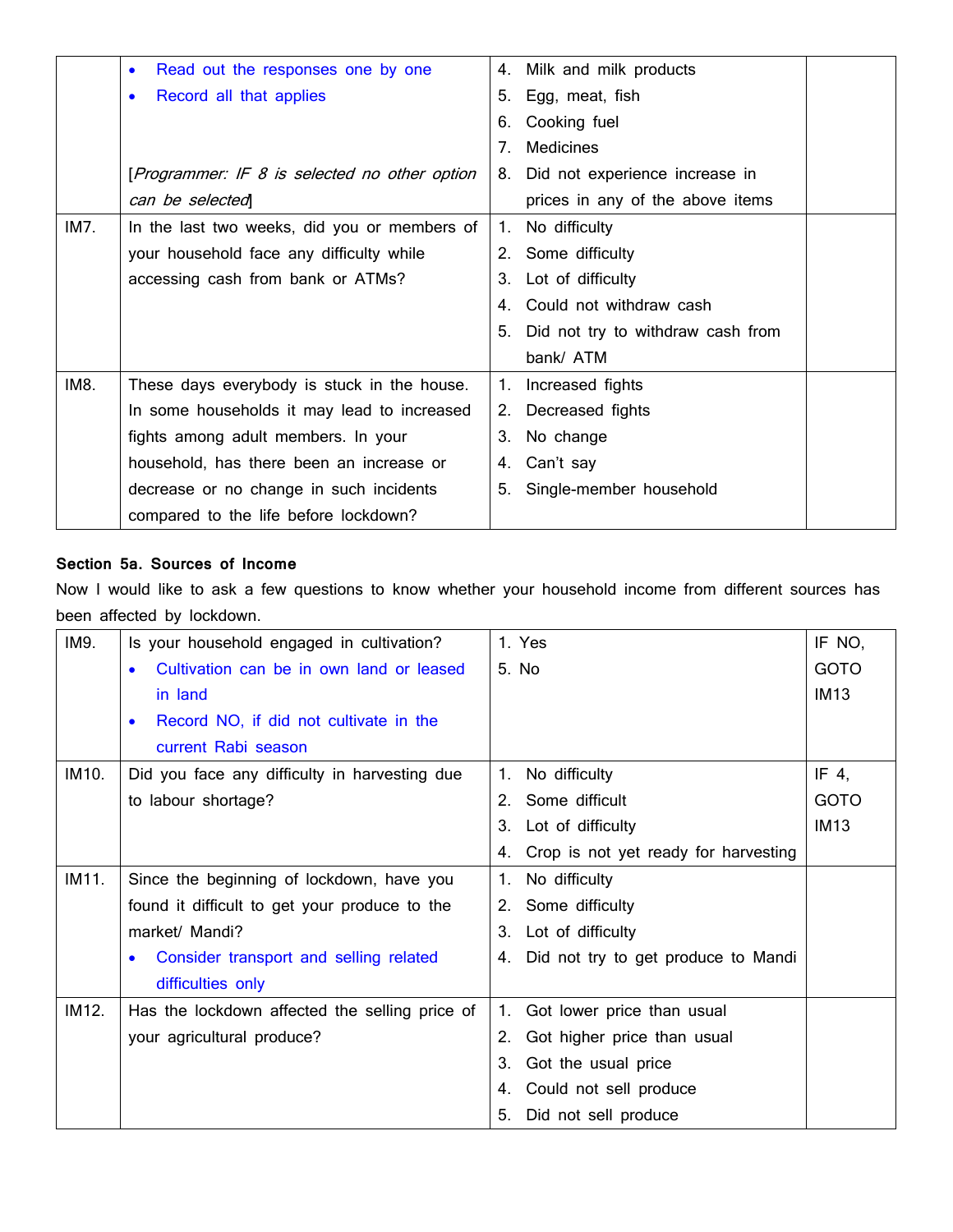| IM13. | Does your household have a business,                | 1. Yes                                   | IF NO,         |
|-------|-----------------------------------------------------|------------------------------------------|----------------|
|       | however small or large?                             | 5. No                                    | <b>GOTO</b>    |
|       | Record YES, if the household had a                  |                                          | <b>IM15</b>    |
|       | business before lockdown, but now                   |                                          |                |
|       | stopped                                             |                                          |                |
| IM14. | Since the beginning of lockdown, is your            | 1. Same as before                        |                |
|       | household business doing the same as                | Worse than before<br>2.                  |                |
|       | before, worse or better?                            | Better than before<br>3.                 |                |
|       | If the household could not carry on this            |                                          |                |
|       | business during the lockdown, record                |                                          |                |
|       | [Worse]                                             |                                          |                |
|       | If the household changed business<br>$\bullet$      |                                          |                |
|       | because of lockdown, then consider the              |                                          |                |
|       | income from current business and                    |                                          |                |
|       | compare it to the previous business                 |                                          |                |
|       | income                                              |                                          |                |
| IM15. | Does anyone in your household have a                | 1. Yes                                   | IF NO,         |
|       | regular salaried job?                               | 5. No                                    | <b>GOTO</b>    |
|       | Record YES, if anyone in the household              |                                          | <b>IM17</b>    |
|       | had a salaried job before lockdown, but             |                                          |                |
|       | now got laid off                                    |                                          |                |
| IM16. | Did they receive their salary during lockdown?      | 1. Yes, full salary                      |                |
|       | Probe about the March salary, if still              | 2. Yes, partial salary                   |                |
|       | continuing job                                      | No salary received during lockdown<br>З. |                |
|       |                                                     | 4. Got relieved during lockdown          |                |
| IM17. | Does anyone in your household work as a             | 1. Yes                                   | IF NO,         |
|       | daily wage labour?                                  | 5. No                                    | GO TO          |
|       | Daily wage labourer includes both                   |                                          | <b>NEXT</b>    |
|       | agricultural and non-agricultural workers           |                                          | <b>SECTION</b> |
|       | Record YES, if anyone in the household<br>$\bullet$ |                                          | (WM1)          |
|       | worked as a daily wage labour before                |                                          |                |
|       | lockdown, but does not do so now                    |                                          |                |
| IM18. | To what extent has earnings from daily wage         | 1. Very much                             |                |
|       | work been reduced since the beginning of the        | 2. Somewhat                              |                |
|       | lockdown?                                           | 3. Not at all                            |                |

#### **Section 6. Welfare measures**

Now I would like to ask a few questions about getting benefits from the Government welfare measures in the last one month.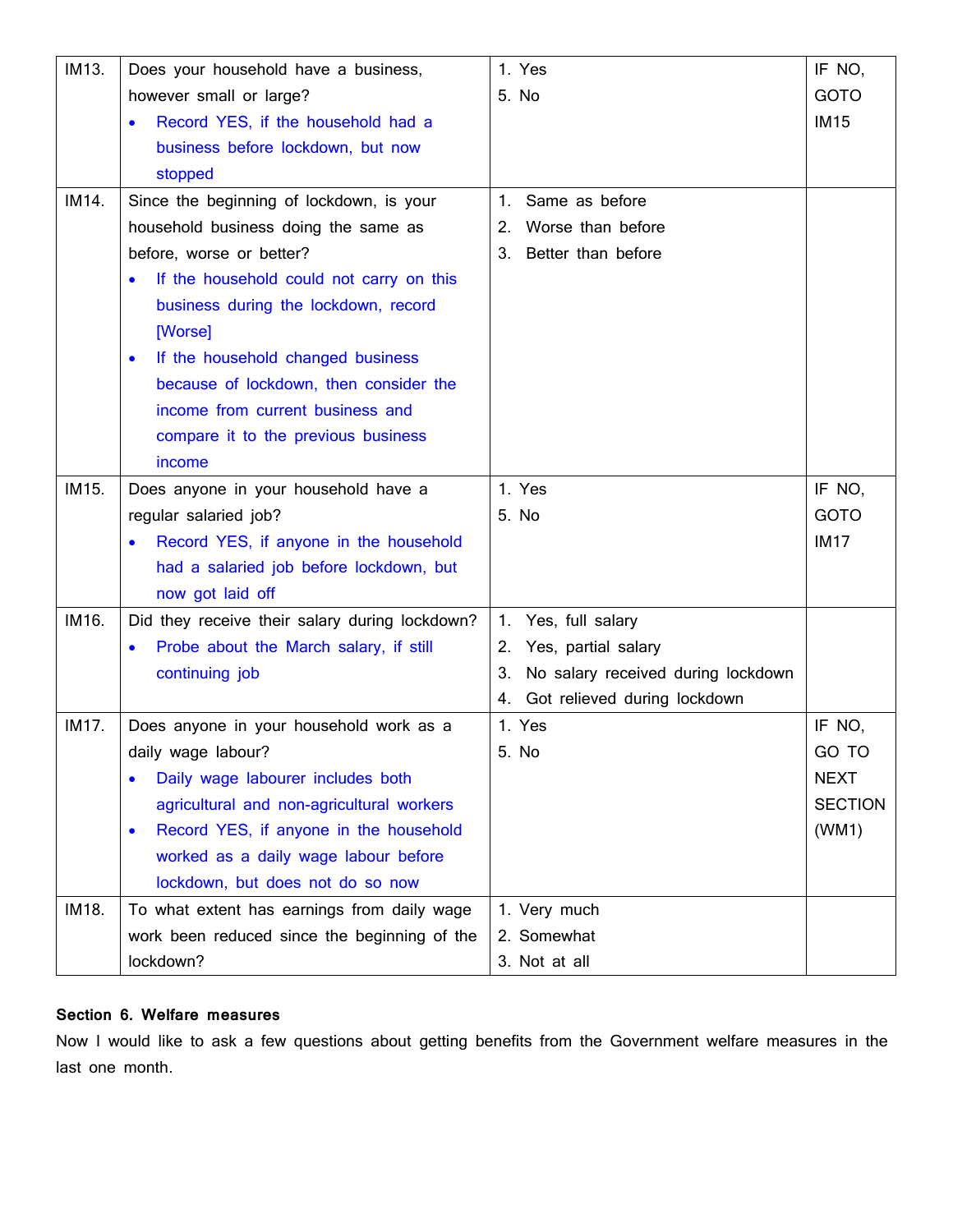| WM1. | In the last one month, have you received additional             | 1. Yes                       |          |
|------|-----------------------------------------------------------------|------------------------------|----------|
|      | ration (grains and pulses) from the Government                  | 2. No, wanted the ration but |          |
|      | because of Coronavirus outbreak?                                | could not get                |          |
|      | If the household received similar amount of ration<br>$\bullet$ | 3. No need for ration        |          |
|      | free of cost, record YES                                        |                              |          |
|      | • If no, probe further to get response 2 or 3                   |                              |          |
| WM2. | In the last one month, did you or anyone else in your           | 1. Yes                       | IF NO or |
|      | household receive additional cash in the bank account           | 5. No                        | DK, GO   |
|      | from the Government because of Coronavirus                      | DK.                          | TO Next  |
|      | outbreak?                                                       |                              | section  |
|      | Do not include regular government benefits<br>$\bullet$         |                              |          |
|      | If some cash transfers are made in advance that<br>$\bullet$    |                              |          |
|      | should be considered as additional cash                         |                              |          |
|      | Consider amount received (besides subsidy) in<br>$\bullet$      |                              |          |
|      | bank account for LPG cylinder                                   |                              |          |
| WM3. | In the last one month, how much additional cash did             | Rupees                       |          |
|      | your household receive in total?                                |                              |          |

# **Section 7. Socio-demographic and economic characteristics**

| SI.No.            | <b>Questions</b>                       | <b>Codes</b>                                       |
|-------------------|----------------------------------------|----------------------------------------------------|
| SD1.              | Select the Sex of the respondent       | Male<br>1.                                         |
|                   |                                        | Female<br>5.                                       |
| SD <sub>2</sub> . | How many standards/ years of education | Numbers                                            |
|                   | did you complete?                      |                                                    |
| SD <sub>3</sub> . | What is the main source of income for  | Cultivation<br>$\mathbf{1}$ .                      |
|                   | your household?                        | 2.<br>Non-farm Business                            |
|                   |                                        | 3.<br>Salaried work                                |
|                   |                                        | Casual wage work (both agricultural and non-<br>4. |
|                   |                                        | agricultural)                                      |
|                   |                                        | Rent, Pension, Remittance<br>5.                    |
|                   |                                        | Other (Specify)<br>6.                              |
| SD4.              | Now I would like to ask about certain  | Clock/ Watch<br>1.                                 |
|                   | things that your household owns.       | Pressure cooker<br>2.                              |
|                   | Do you have ?                          | Sewing Machine<br>3.                               |
|                   | Read out one by one<br>$\bullet$       | Television<br>4.                                   |
|                   | Record all that applies<br>$\bullet$   | Motorcycle/ scooter/ Scooty<br>5.                  |
|                   |                                        | Fridge<br>6.                                       |
|                   |                                        | 7.<br>Car                                          |
|                   |                                        | Flush toilet/ Septic Tank<br>8.                    |
|                   |                                        | LPG gas connection<br>9.                           |
|                   |                                        | 10. None of the above                              |
|                   |                                        | 11. Can't say                                      |